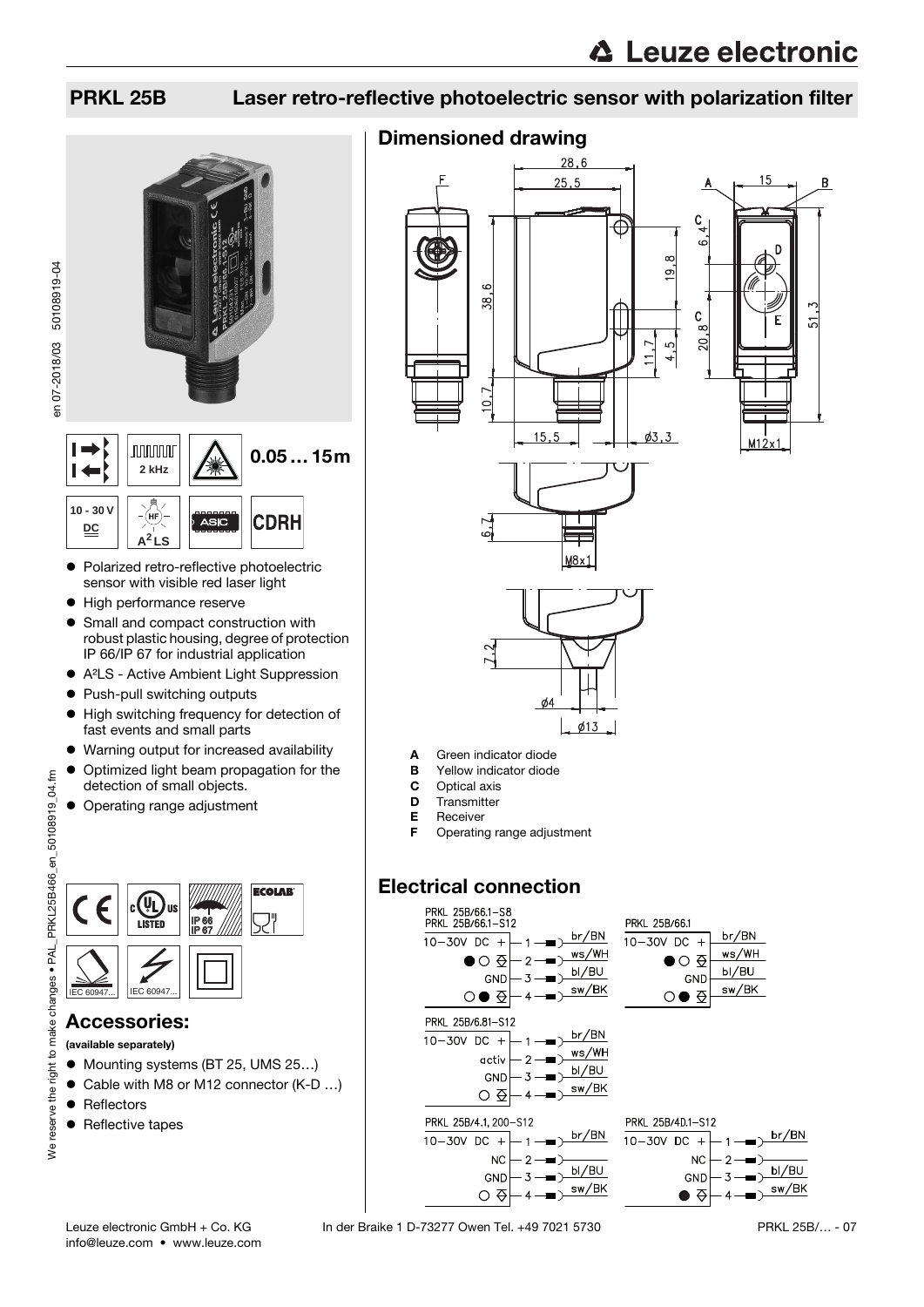# **∆ Leuze electronic**

### PRKL 25B

#### Tables

| <b>Reflectors</b> |             |         | <b>Operating</b><br>range |    |  |  |  |
|-------------------|-------------|---------|---------------------------|----|--|--|--|
|                   | TK(S)       | 100x100 | 0.3012.0m                 |    |  |  |  |
| 2                 | <b>MTKS</b> | 50x50   | 0.0512.0m                 |    |  |  |  |
| 3                 | <b>MTKS</b> | 20x20   | 0.056.0m                  |    |  |  |  |
|                   | 0.30        |         | 12                        | 15 |  |  |  |
| $\overline{c}$    | 0.05        |         | 12                        | 15 |  |  |  |
| 3                 | 0.05        | 6       |                           |    |  |  |  |

Operating range [m] Typ. operating range limit [m]

 $TK = \text{adhesive}$ 

TKS … = screw type MTKS … = micro triple, screw type

Typ. response behavior

### Diagrams



A TK(S) 100x100 Distance x [m]

 $B$  MTKS 50 $\times$ 50

 $C$  MTKS 20 $\times$ 20

#### Remarks

#### **Operate in accordance with intended use!**

- $\%$  This product is not a safety sensor and is not intended as personnel
- protection. The product may only be put into operation by competent persons.
- $\%$  Only use the product in accordance with the intended use.



#### **UL REQUIREMENTS**

### Enclosure Type Rating: Type 1 **For Use in NFPA 79 Applications only.**

Adapters providing field wiring means are available from the manufacturer. Refer to manufacturers information. **CAUTION** – the use of controls or adjustments or performance of procedures other than those specified herein may result

in hazardous radiation exposure. **ATTENTION !** Si d'autres dispositifs d'alignement que ceux préconisés ici sont utilisés ou s'il est procédé autrement qu'indiqué, cela peut entraîner une exposition à des rayonnements et un danger pour les personnes.

### with 2m cable: 55g Connection type cable 2m (cross section 3x0.20mm²), M8 or M12 connector -40°C … +40°C/-40°C … +60°C 2, 3  $\frac{11}{1}$  iP 66. IP 67

Certifications  $UL 508, C22.2$  No.14-13  $4^{\frac{7}{7}}$  10)

0.05 … 15m

laser (pulsed)

 $3x5$ mm<sup>2</sup> at 1m, 10x20mm<sup>2</sup> at 10m

Emiracordanec marries coses<br>655nm (visible red light, polarized)<br>1.5mW

10 ... 30 VDC (incl. residual ripple)<br> $\leq$  15% of U<sub>B</sub>

…/6.81 1 push-pull switching output pin 4: PNP light switching, NPN dark switching

light path free, no performance reserve

man recompt.

1 activation input

2 push-pull switching outputs pin 2: PNP dark switching, NPN light switching pin 4: PNP light switching, NPN dark switching

…/4.1 1 PNP switching output light switching, pin 2: not connected 6) …/4D.1 1 PNP switching output dark switching, pin 2: not connected 6)

see tables<br>collimated

Laser class 2 in accordance with IEC 60825-1:2007<br>Wavelenath 655nm (visible red light, polarized)

1) Typ. operating range limit: max. attainable range without performance reserve

- 2) Operating range: recommended range with performance reserve<br>3) Average life expectancy 50.000 hat an ambient temperature of 2
- 3) Average life expectancy 50,000h at an ambient temperature of 25°C
- 4) For UL applications: for use in class 2 circuits according to NEC only 5) The push-pull switching outputs must not be connected in parallel
- 
- 6) Pin 2: unassigned, hence especially suitable for the connection to AS-interface I/O coupling modules <br>7) UL certified in the temperature range -30°C to 60°C
- 7) UL certified in the temperature range -30 $^{\circ}$ C to 60 $^{\circ}$ C 8) 2=polarity reversal protection, 3=short circuit protection 8) 2=polarity reversal protection, 3=short circuit protection for all transistor outputs<br>9) Rating voltage 50V
- Rating voltage 50V

10)These proximity switches shall be used with UL Listed Cable assemblies rated 30V, 0.5A min, in the field installation, or equivalent (categories: CYJV/CYJV7 or PVVA/PVVA7)

Environmental data Ambient temp. (operation/storage) <sup>7)</sup><br>Protective circuit <sup>8)</sup> VDE safety class<sup>9)</sup>

**Mechanical data**<br>Housing

**Specifications** 

Light beam characteristic<br>Light spot diameter

Typ. op. range limit (MTKS 50 x 50) 1)

Max. output power (peak) 1.5ml<br>Pulse duration 8.1 us

Switching frequency  $2,000$  Hz<br>Response time  $0.25$  ms Response time  $0.25 \text{ ms}$ <br>Delay before start-up  $\leq 300 \text{ ms}$ 

Open-circuit current ≤ 20mA<br>Switching output <sup>5</sup> ..../66.1 2 push-p

Operating voltage UB 4) Residual ripple ≤ 15% of UB

Function light/dark switching

Signal voltage high/low  $\geq$  (U<sub>B</sub>-2V)/ $\leq$  2V)<br>Output current max. 100mA<br>Operating range adjustable with

Housing blastic (PC-ABS)<br>
Optics cover blastic (PMMA) Optics cover plastic (PMMA) Weight with connector: 15g

Green LED<br>
Yellow LED<br>
Yellow LED light r Yellow LED<br>
Yellow LED, flashing<br>
Yellow LED, flashing<br>
light path free

Optical data

Light source<sup>3</sup>

Pulse duration **Timing** 

Delay before start-up Electrical data

Switching output <sup>5)</sup>

Signal voltage high/low<br>Output current

Indicators

Operating range 2)

# Degree of protection IP 66, IP 67 Standards applied IEC 60947-5-2

#### **Options**

Activation input activ Transmitter active/not active<br>  $\geq 8 \frac{V}{2} \times 2V$ <br>
Activation/disable delay  $\leq 1 \text{ ms}$  $\text{Activity: } \begin{cases} \text{Action/disable delay} \\ \text{Input resistance} \end{cases} \leq 1 \text{ ms}$ Input resistance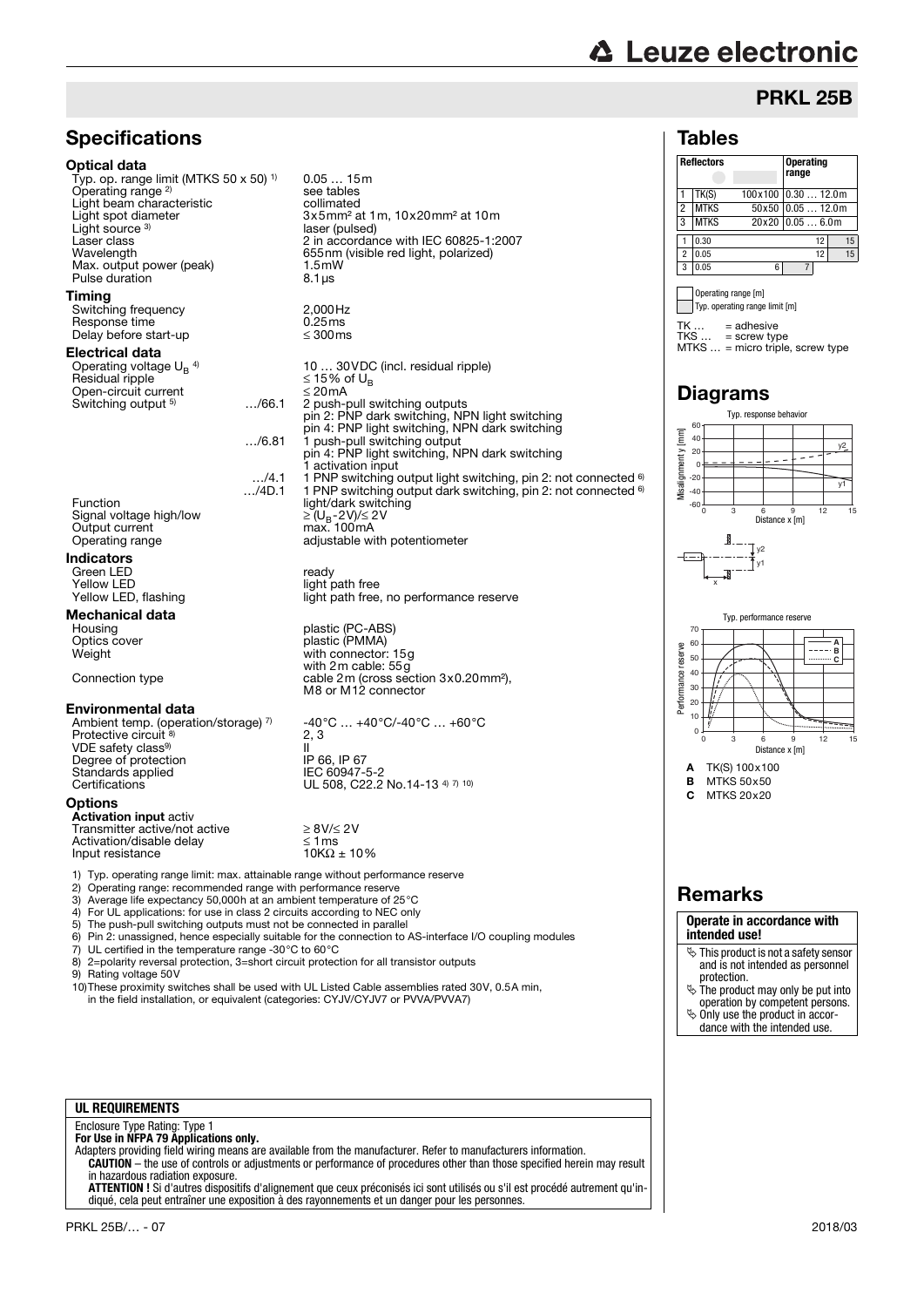## PRKL 25B Laser retro-reflective photoelectric sensor with polarization filter

## Order guide

| <b>Selection table</b>                                |                                                                                    |                                               |                                               |                                               |                                       |                                    |                                                   |
|-------------------------------------------------------|------------------------------------------------------------------------------------|-----------------------------------------------|-----------------------------------------------|-----------------------------------------------|---------------------------------------|------------------------------------|---------------------------------------------------|
| Order code $\rightarrow$<br>Equipment $\blacklozenge$ |                                                                                    | <b>PRKL 25B/66.1-S12</b><br>Part no. 50104231 | <b>PRKL 25B/4D.1-S12</b><br>Part no. 50104232 | <b>PRKL 25B/6.81-S12</b><br>Part no. 50104233 | PRKL 25B/66.1-S8<br>Part no. 50104234 | PRKL 25B/66.1<br>Part no. 50104235 | <b>PRKL 25B/4.1, 200-S12</b><br>Part no. 50110921 |
| Switching output                                      | 2 x push-pull switching output                                                     |                                               |                                               |                                               | $\bullet$                             | $\bullet$                          |                                                   |
|                                                       | 1 x push-pull switching output                                                     |                                               |                                               |                                               |                                       |                                    |                                                   |
|                                                       | 1 x PNP output                                                                     |                                               | ●                                             |                                               |                                       |                                    |                                                   |
| Switching function                                    | PNP light switching and NPN dark switching output                                  |                                               |                                               |                                               |                                       | $\bullet$                          |                                                   |
|                                                       | PNP dark switching and NPN light switching output                                  |                                               |                                               |                                               |                                       |                                    |                                                   |
|                                                       | PNP light switching and NPN light switching output                                 |                                               |                                               | ●                                             |                                       |                                    |                                                   |
|                                                       | 1 x PNP light switching output                                                     |                                               |                                               |                                               |                                       |                                    |                                                   |
|                                                       | 1 x PNP dark switching output                                                      |                                               |                                               |                                               |                                       |                                    |                                                   |
| Connection                                            | M8 connector, 4-pin                                                                |                                               |                                               |                                               | $\bullet$                             |                                    |                                                   |
|                                                       | M12 connector, 4-pin                                                               |                                               | ●                                             | $\bullet$                                     |                                       |                                    |                                                   |
|                                                       | cable 2,000mm                                                                      |                                               |                                               |                                               |                                       | $\bullet$                          |                                                   |
|                                                       | M12 metal connector, 4-pin, with 200mm cable tail                                  |                                               |                                               |                                               |                                       |                                    | $\bullet$                                         |
| <b>Indicators</b>                                     | green LED: ready                                                                   |                                               |                                               | ▲                                             |                                       |                                    |                                                   |
|                                                       | yellow LED: light path free                                                        |                                               |                                               | ●                                             |                                       |                                    | $\bullet$                                         |
| <b>Options</b>                                        | operating range adjustment via potentiometer                                       |                                               | ●                                             |                                               | $\bullet$                             | $\bullet$                          | $\bullet$                                         |
|                                                       | activation input                                                                   |                                               |                                               | $\bullet$                                     |                                       |                                    |                                                   |
|                                                       | for direct connection to AS-i I/O coupling modules (pin 2 not assigned)<br>$\circ$ |                                               |                                               |                                               |                                       |                                    |                                                   |
|                                                       | High performance reserve                                                           |                                               |                                               |                                               |                                       |                                    |                                                   |